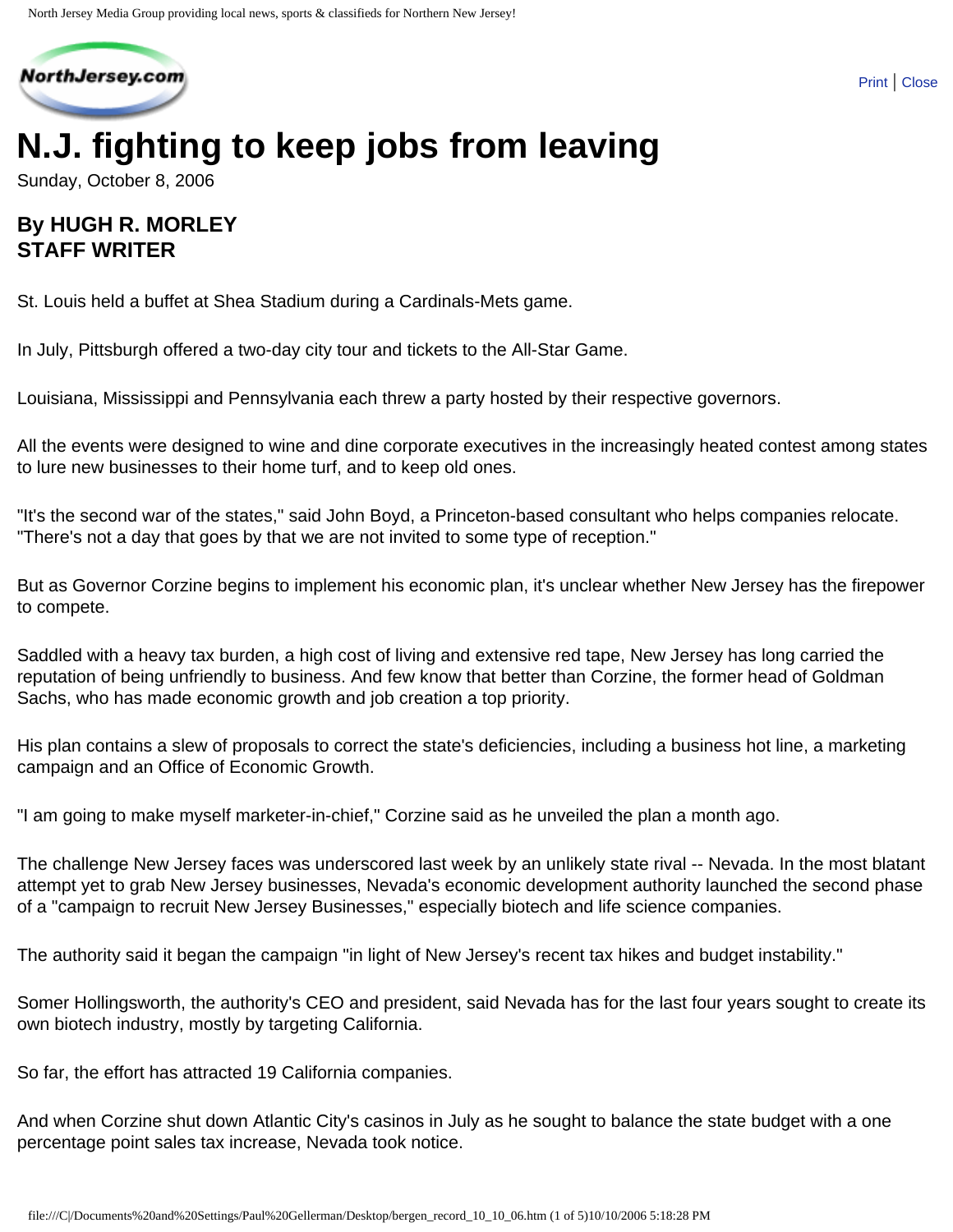"When you go to those extremes for a simple 1-percent increase in sales tax," Hollingsworth said, "it tells you that there has got to be a lot of companies -- not only biotech, but manufacturing and everything -- that are simply up to their necks in alligators as far as taxes."

So the authority six weeks ago ran an advertisement in New Jersey featuring the Las Vegas mayor -- a former mafia attorney -- inviting executives to consider Nevada.

'Relocation kits'

After a modest but encouraging response, the second stage of the campaign began last week.

It included a full-page advertisement in a New Jersey business magazine and 500 "relocation kits" sent to the state's biotech executives and other decision-makers.

The kits, packed in a metal box, include a card with "sweet 16" reasons to relocate to Las Vegas, a plastic model of a Las Vegas strip sign and a rubber "stress peanut for you to squeeze as you think off all the taxes you pay to a state that can't control its budget."

A fact sheet notes that Nevada has no corporate or personal income tax -- while the two taxes in New Jersey can run to 9 percent each. The sheet also notes that Nevada was fifth, and New Jersey 49th, in a ranking of state business tax levels by the Tax Foundation, a Washington think tank.

Hollingsworth said two New Jersey biotech companies -- which he declined to identify -- have already called him.

"Anything's fair game," Hollingsworth said. "If a company wants to move, we want to be in front of them and saying, 'We are a choice.' "

Phil Schepel, vice president of the corporate relocation firm ADP Mintax of East Brunswick, called Nevada's move "predatory," adding that he'd rarely seen such a blunt overture.

Still, he said, Nevada's lack of income tax and generally low business costs might attract some companies.

But Gary Rose, who heads Corzine's Office of Economic Growth, dismissed that suggestion. "I don't think these decisions are based on tax structure," Rose said.

He said companies looking to relocate or expand would likely be far more swayed by New Jersey's extensive biotech research capability and skilled, educated workforce.

Moreover, Rose noted that New Jersey came in 16th in a recent listing compiled by Forbes magazine for the Best States for Business, while Nevada finished 26th.

Yet New Jersey's position in other rankings shows the state's vulnerability.

For instance, the Competitiveness Redbook -- a collection of rankings compiled by several Washington trade associations -- ranked New Jersey seventh-highest in its Cost of Doing Business Index.

States topping the "best of" listings, frequently cited by consultants as attractive places to grow a business, are Virginia, Texas and North Carolina.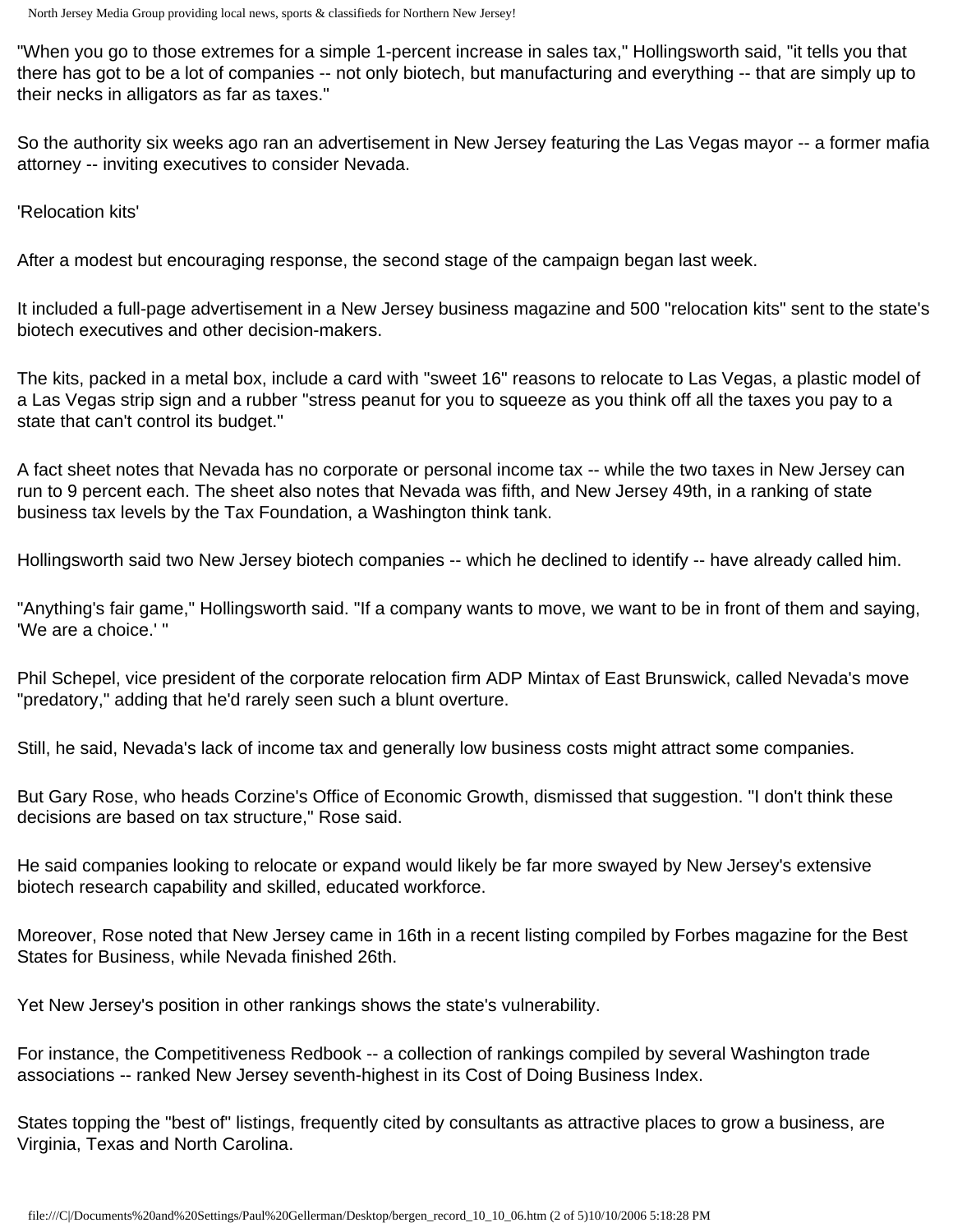Softer factors

Consultants and New Jersey business leaders say that what makes states more attractive than others is invariably not so much the package they offer, as how they go about it.

Most states -- including New Jersey -- now offer a similar mix of economic incentives, federal worker training funds and a Web site to give easy access to location information.

The difference can be in softer factors, such as how vigorously a state works to guide a company through red tape and to minimize the effects of environmental and other regulations, consultants say.

The best states say, "What do you need? We can help you with this," said Schepel. "They knock on your door; they spend time recruiting you."

And this is best led by a governor who intervenes personally when a company is interested, they say.

"There's a new breed of salesmen out there, and many of them are either the governor themselves or their proxies," said Boyd, the consultant.

Yet New Jersey has frequently offered only modest help to companies, said Joan Verplank, president of the New Jersey Chamber of Commerce.

She said the departure of china manufacturer Lenox Group Inc. to Pennsylvania, and the decision by Silverline Windows of East Brunswick to build a \$13.1 million plant in Massachusetts, came after New Jersey virtually ignored their requests for help.

Two years ago, Verizon Wireless announced its construction of a \$29 million center in Wilmington, N.C., with a press release stating that "unlike other states, including New Jersey, North Carolina provided us with \$10 million in incentives and made us feel welcome in every possible way."

#### Heavy burdens

New Jersey is burdened with costs that even astute government leaders can't change: a heavily unionized workforce, high wage rates, expensive property costs and a significant tax burden.

What's more, its poor financial position is another hindrance, say business leaders: While the state wrestles with a budget deficit, more than half its competitors will have a surplus in 2007, according to the Center on Budget and Policy Priorities, a Washington-based think tank.

That's money available for incentives, economic development staff and marketing.

"It's a lot easier if you are in a state that has surpluses to justify and rationalize spending on business development," Verplank said.

Still, some consultants say that New Jersey has significant advantages over other states, including the proximity of the New York market, the ports and Newark Liberty International Airport.

With these assets, said Rose, New Jersey doesn't feel the need to wine and dine executives as other states do.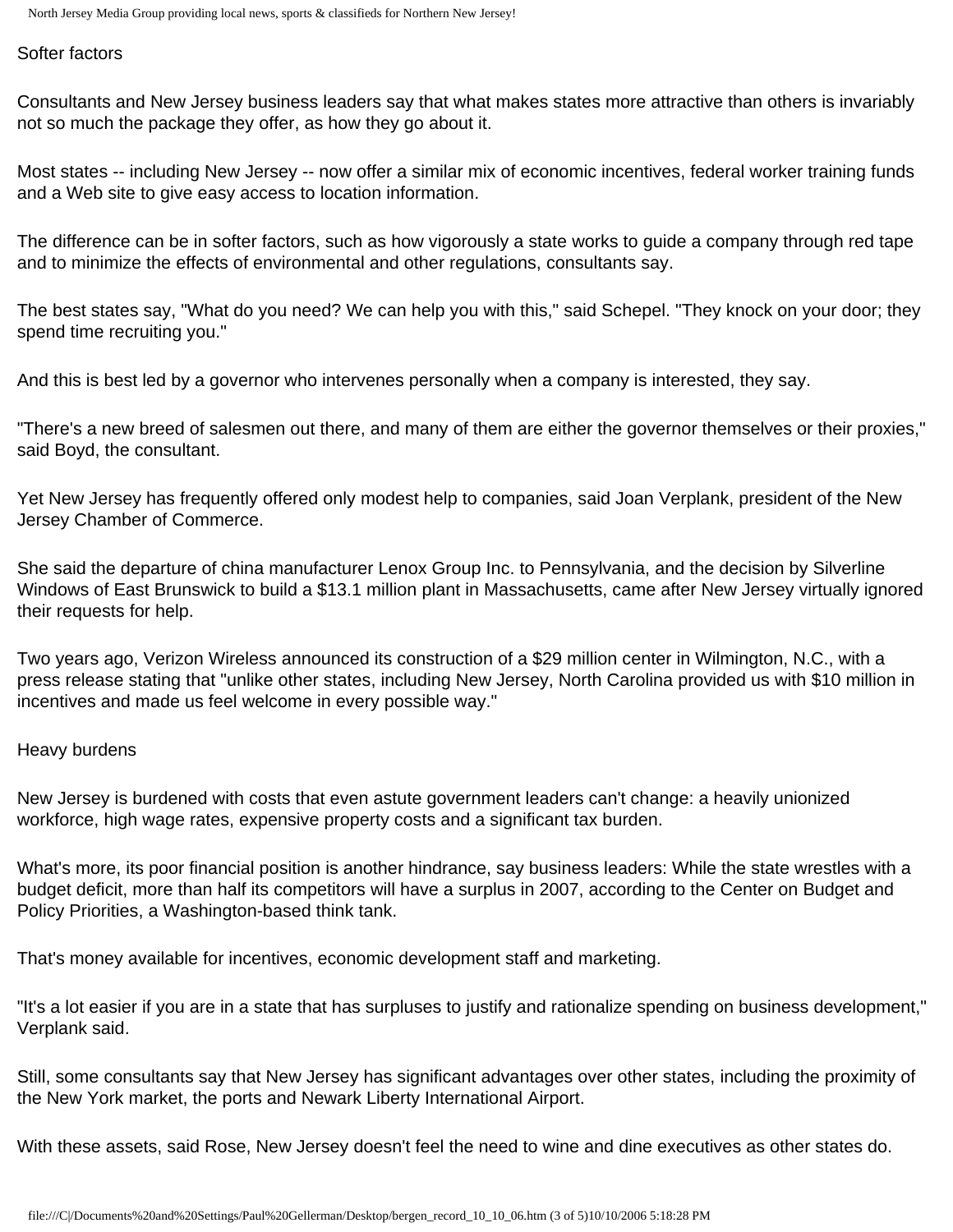"It's hard to believe that parties are key to growing your economy," he said, noting that the state is reconfiguring efforts to respond better to the needs of business.

Although Corzine's economic plan has drawn only lukewarm support, his commitment -- and the quality of the staff surrounding him -- has impressed many business leaders.

"This man is a businessman, who understands finance, who understands business," said Jon Shevell, vice chairman of Elizabeth-based New England Motor Freight Inc., a past critic of state economic development efforts. "We feel very positive with the new administration."

E-mail: morley@northjersey.com

| Who's leaving or expanding outside of New Jersey?                                           |                                       |                                                                                |
|---------------------------------------------------------------------------------------------|---------------------------------------|--------------------------------------------------------------------------------|
| Some New Jersey companies that set up facilities outside the state in the last three years. |                                       |                                                                                |
| Company                                                                                     | <b>Business</b>                       | Where to                                                                       |
| Lenox Group Inc.                                                                            | China maker                           | Moved from Lawrenceville to Bristol, Pa.                                       |
| Merck & Co.                                                                                 | Pharmaceutical                        | Built a \$300 million vaccine plant in<br>Durham, N.C., creating 300 jobs.     |
| <b>Bristol-Myers Squibb</b>                                                                 | Pharmaceutical                        | Is building a biologic compound plant in<br>Devens, Mass., with 350 jobs.      |
| Unilever                                                                                    | Food                                  | Moved about 900 jobs from Englewood<br>Cliffs and Edgewater to Trumbull, Conn. |
| <b>ADP</b>                                                                                  | <b>Business transaction processor</b> | Built a 185,000-square-foot service/<br>backup center in Sioux Falls, S.D.     |
| American Institute of Certified<br><b>Public Accountants</b>                                | Trade association                     | Moved from Jersey City to Durham, N.<br>C., with 360 jobs.                     |
| <b>Silverline</b>                                                                           | <b>Windows Manufacturer</b>           | Opened manufacturing plant in Fall<br>River, Mass., creating 460 jobs.         |

Sources: New Jersey State Chamber of Commerce; Massachusetts Alliance for Economic Development; expansionmanagement.com; Sioux Falls Business Journal; siteselection.com

\* \* \*

#### **How to get help for your small business**

Governor Corzine says he wants to encourage the growth of small and midsize businesses, which make up 96 percent of the state's businesses. Here are some of the programs available to businesses seeking to expand in or relocate to New Jersey.

Loans and training

- Low-interest financing through bonds, loans, loan participations and loan guarantees.
- Customized assistance for high-technology and life sciences companies.
- Urban and Smart Growth redevelopment funding.